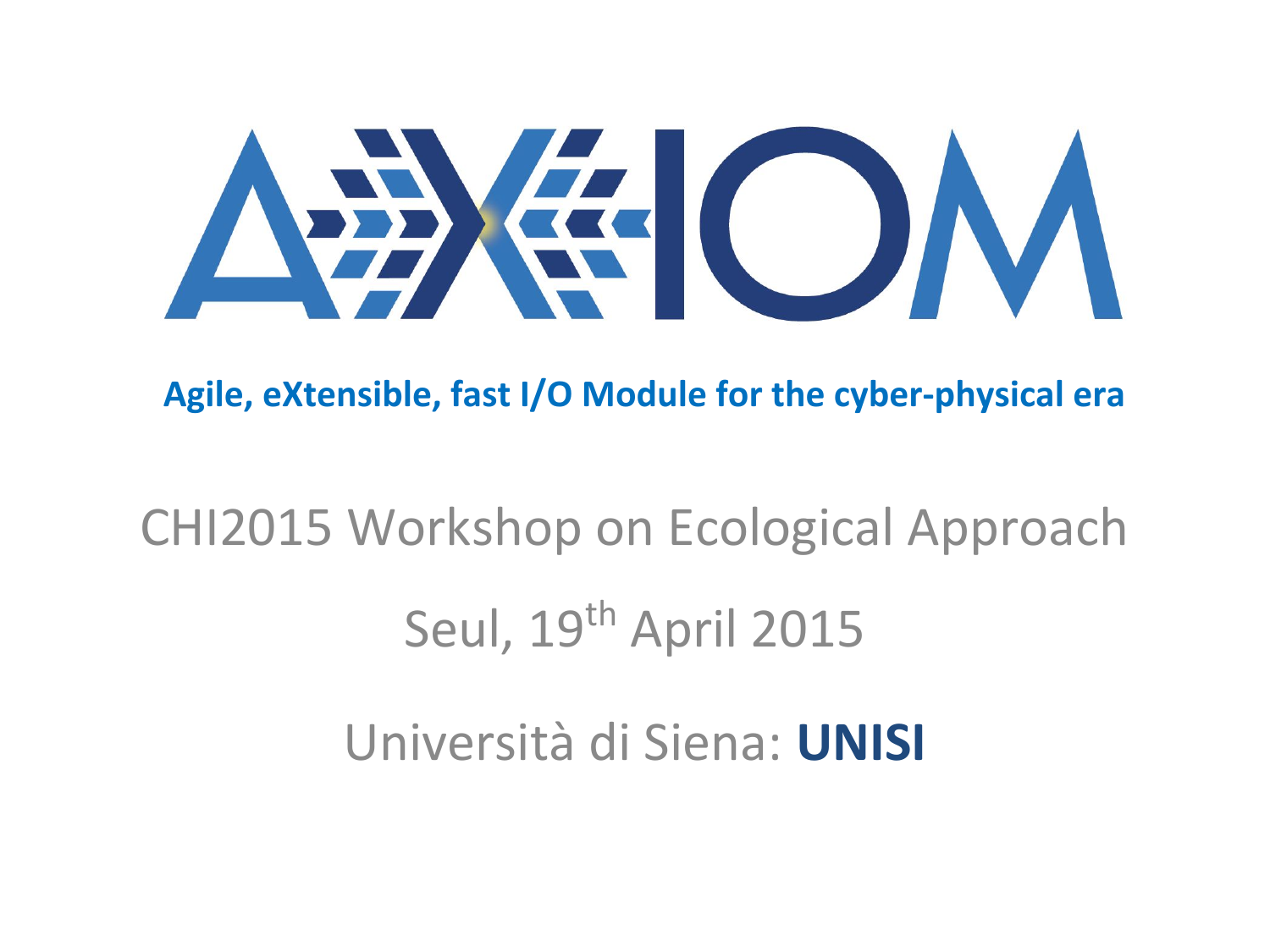



VISION

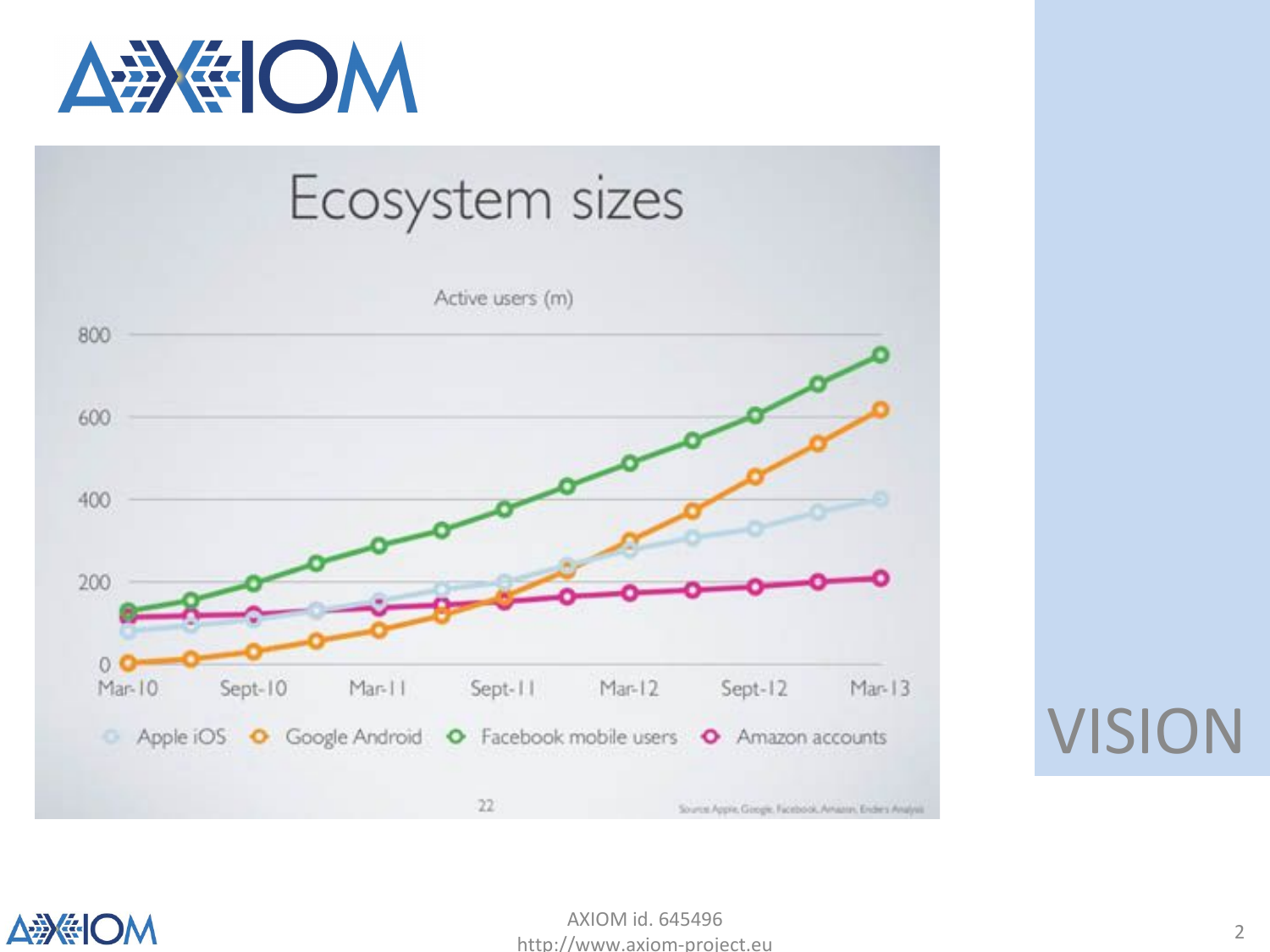

△毋 《

• Cyber-physical systems, embedded systems, or for simplicity the IoT do point in the direction of a complete integration of computing into our built environment

VISION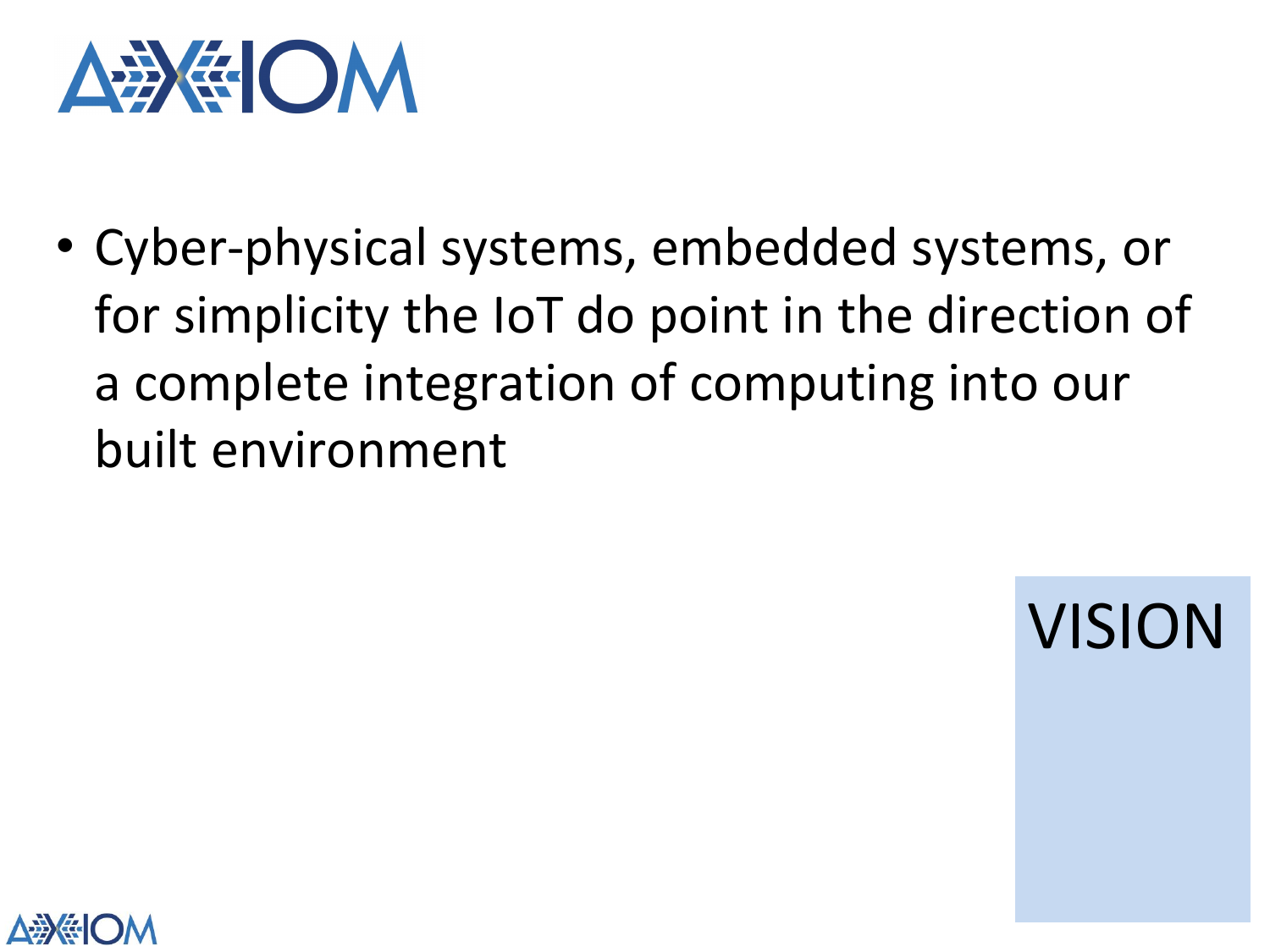



## VISION



AXIOM id. 645496 http://www.axiom-project.eu <sup>4</sup>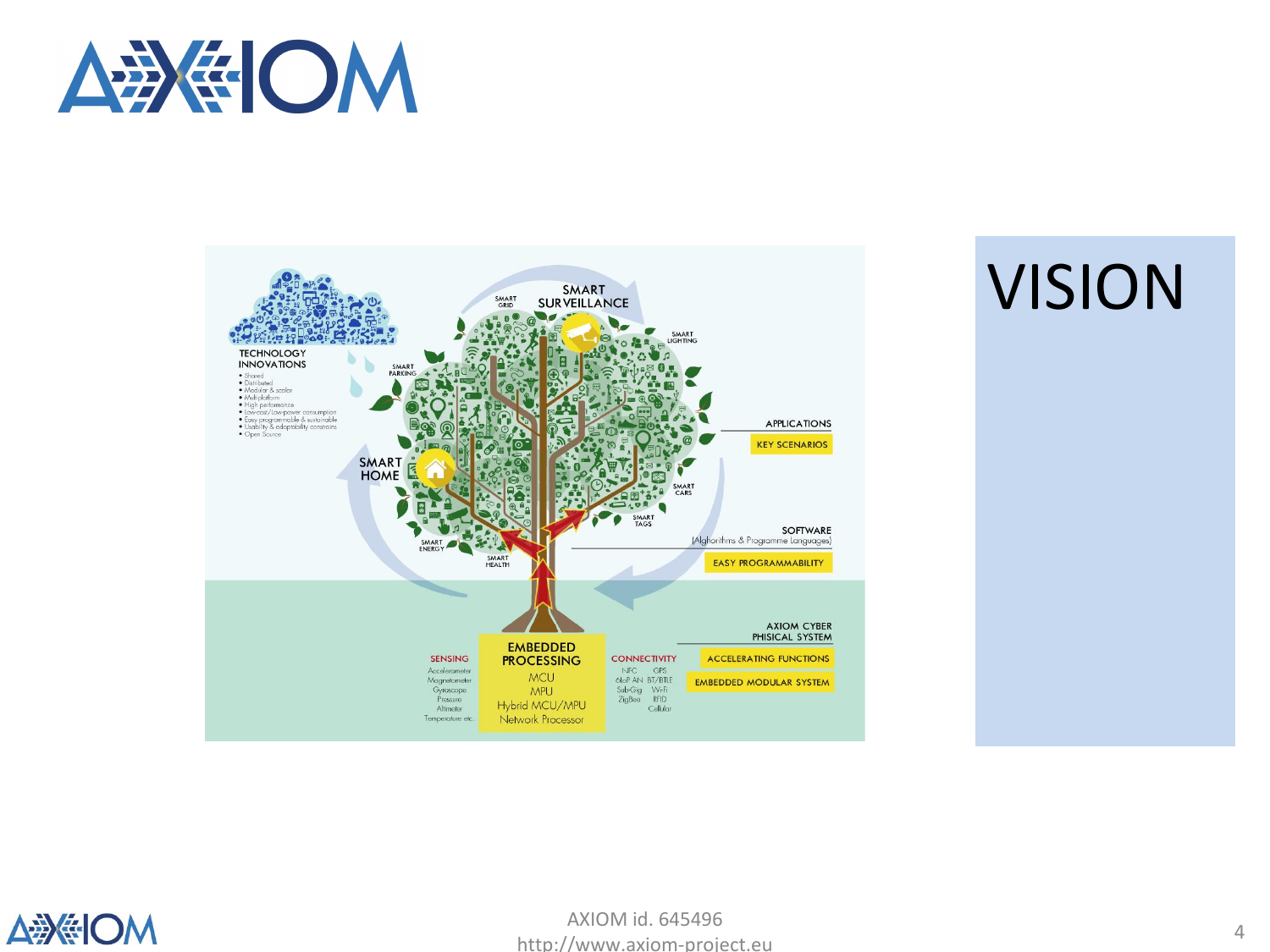

A very interesting design space to be explored related to how we can reimagine and repurpose spatial dimensions of our built environment at the intersection of architecture and interaction design.



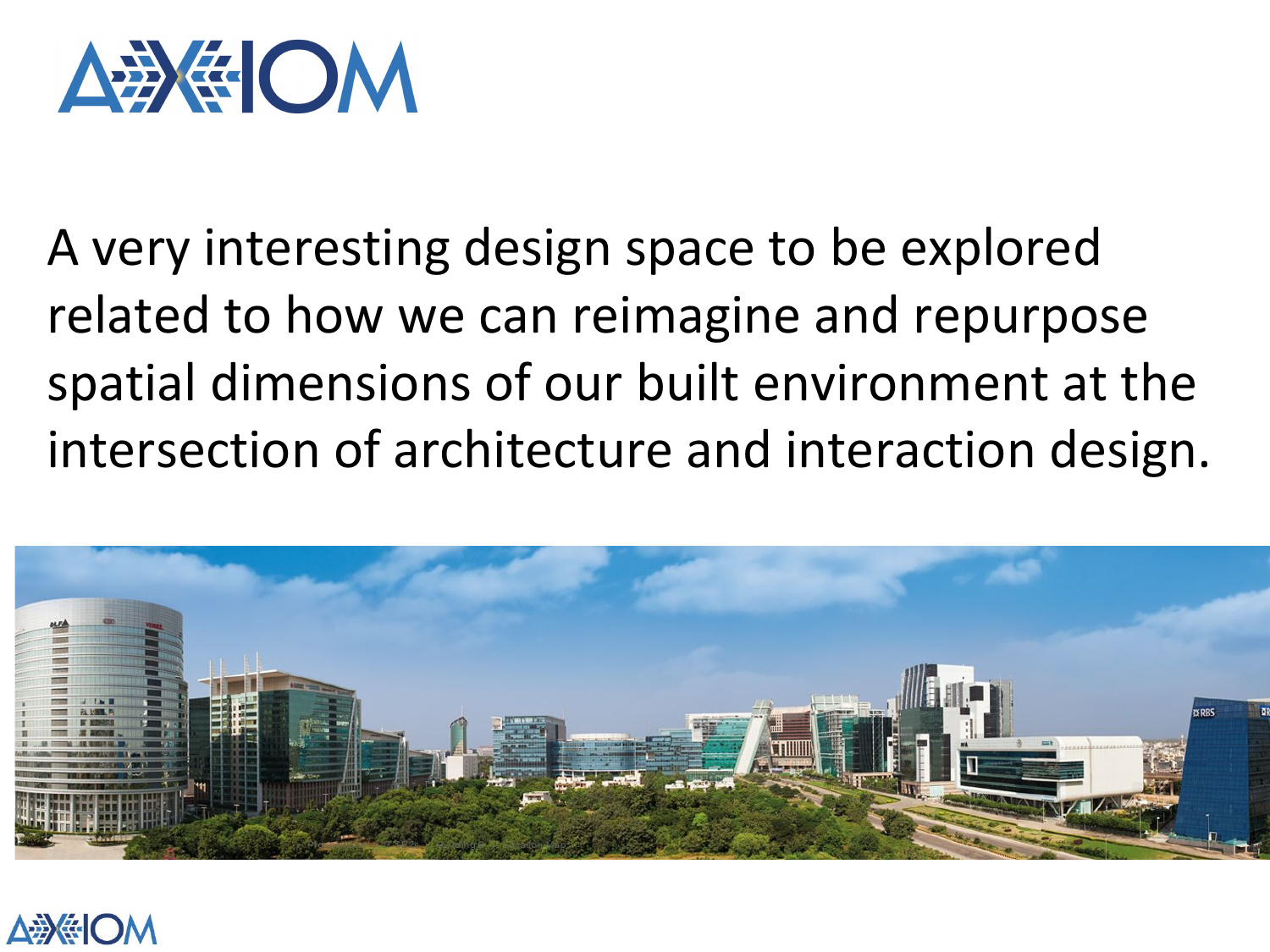## AD SE OM

• **"Imagine a world without architects, where only engineers construct buildings. With a keen eye toward functionality, these engineers would make sure the buildings were sound, but something would be lacking. People would miss the richness of architecture—the designed connection to their lives, history, and culture. The designed experience of these buildings would be irrelevant to their social and personal concept of buildings. Yet this is the world researchers are inadvertently creating with ubiquitous computing"** Sengers et al 2004

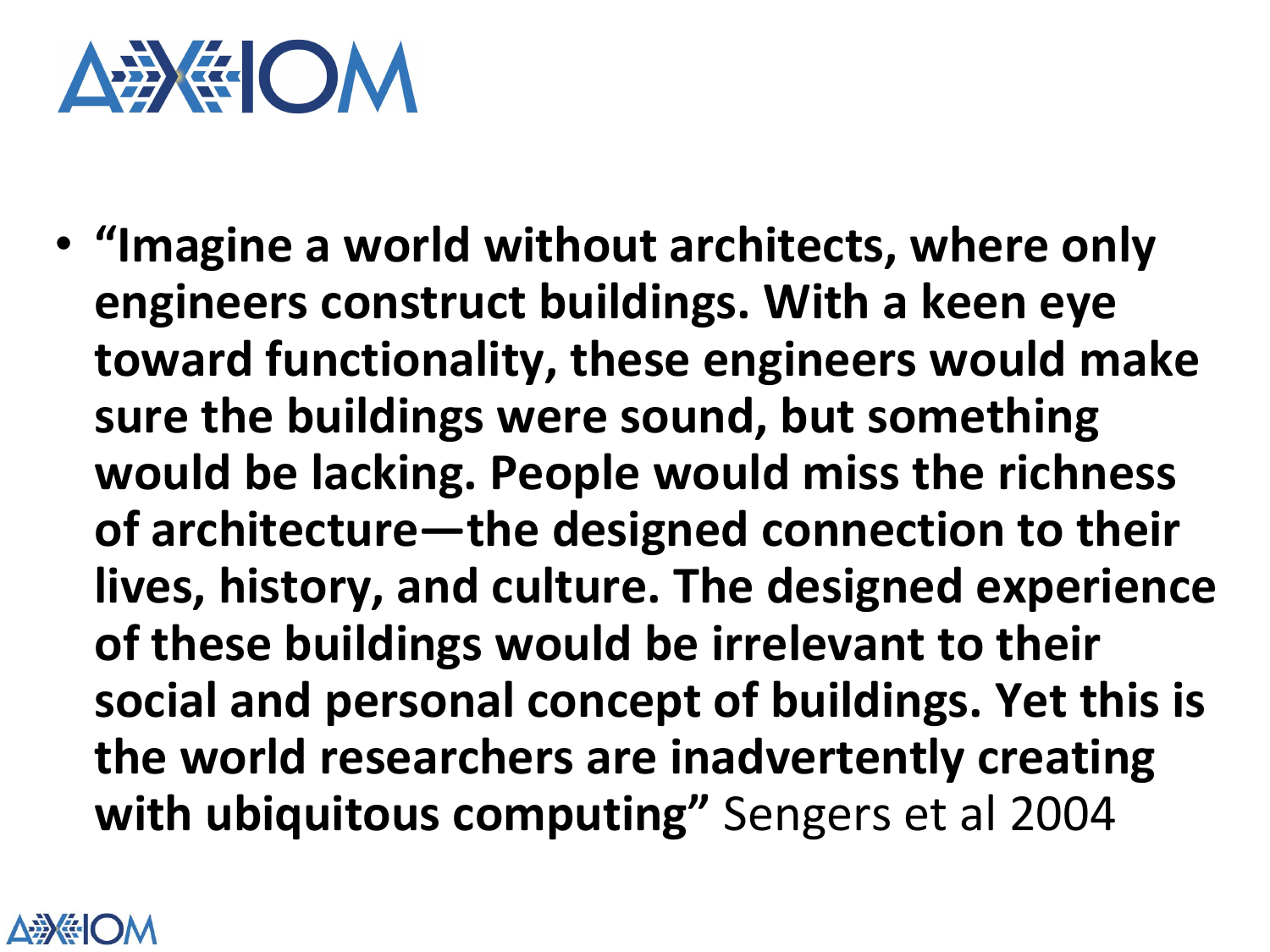

Newly established notions such as smart cities, smart buildings, interactive architecture, and the deployment of public displays and digital signage are all examples of an interest in thinking architecturally about interaction design and vice versa.



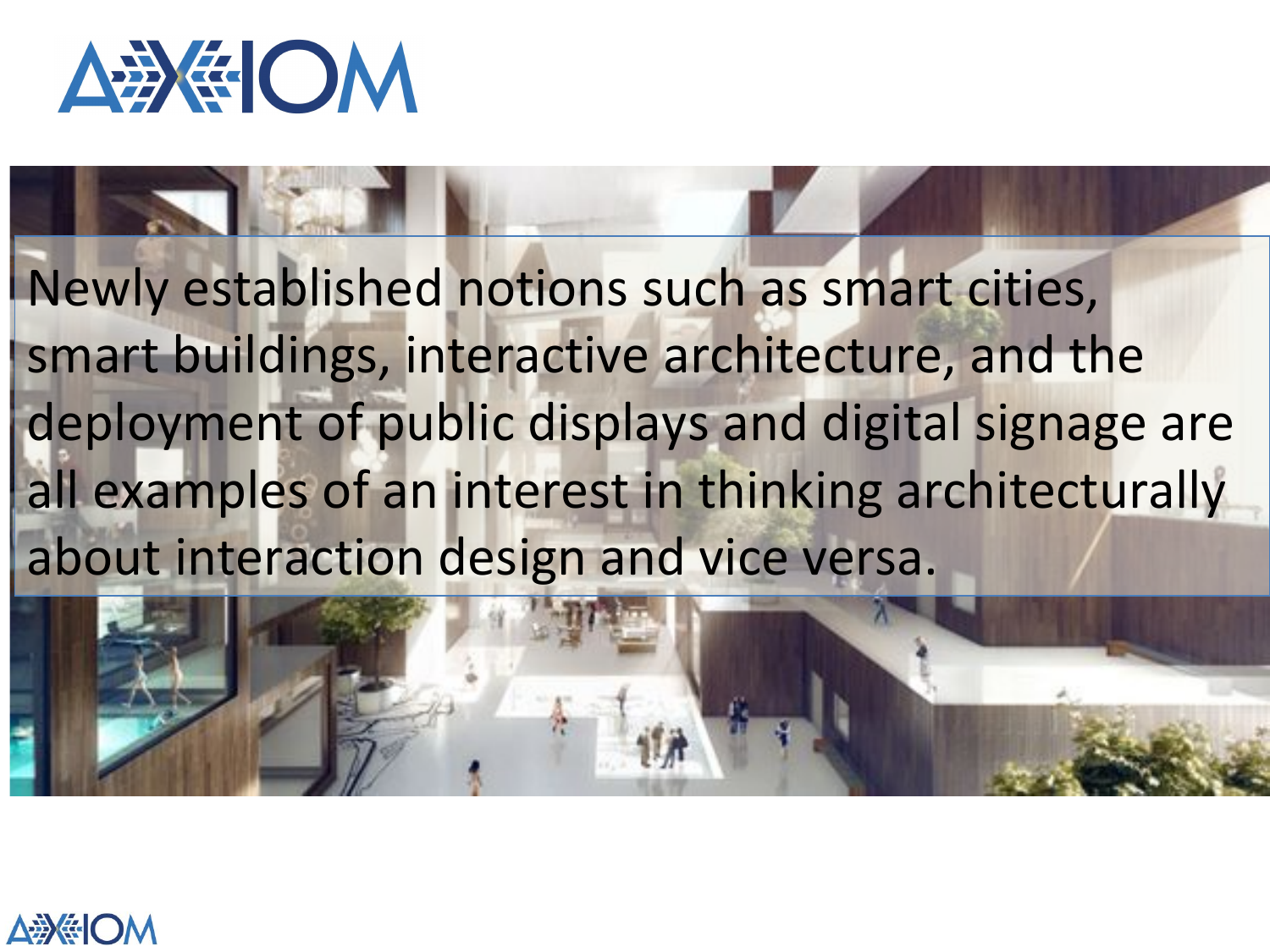

It is foreseen that CPSs will transform the way people interact with engineered systems, just as the Internet has transformed the way people interact with information.

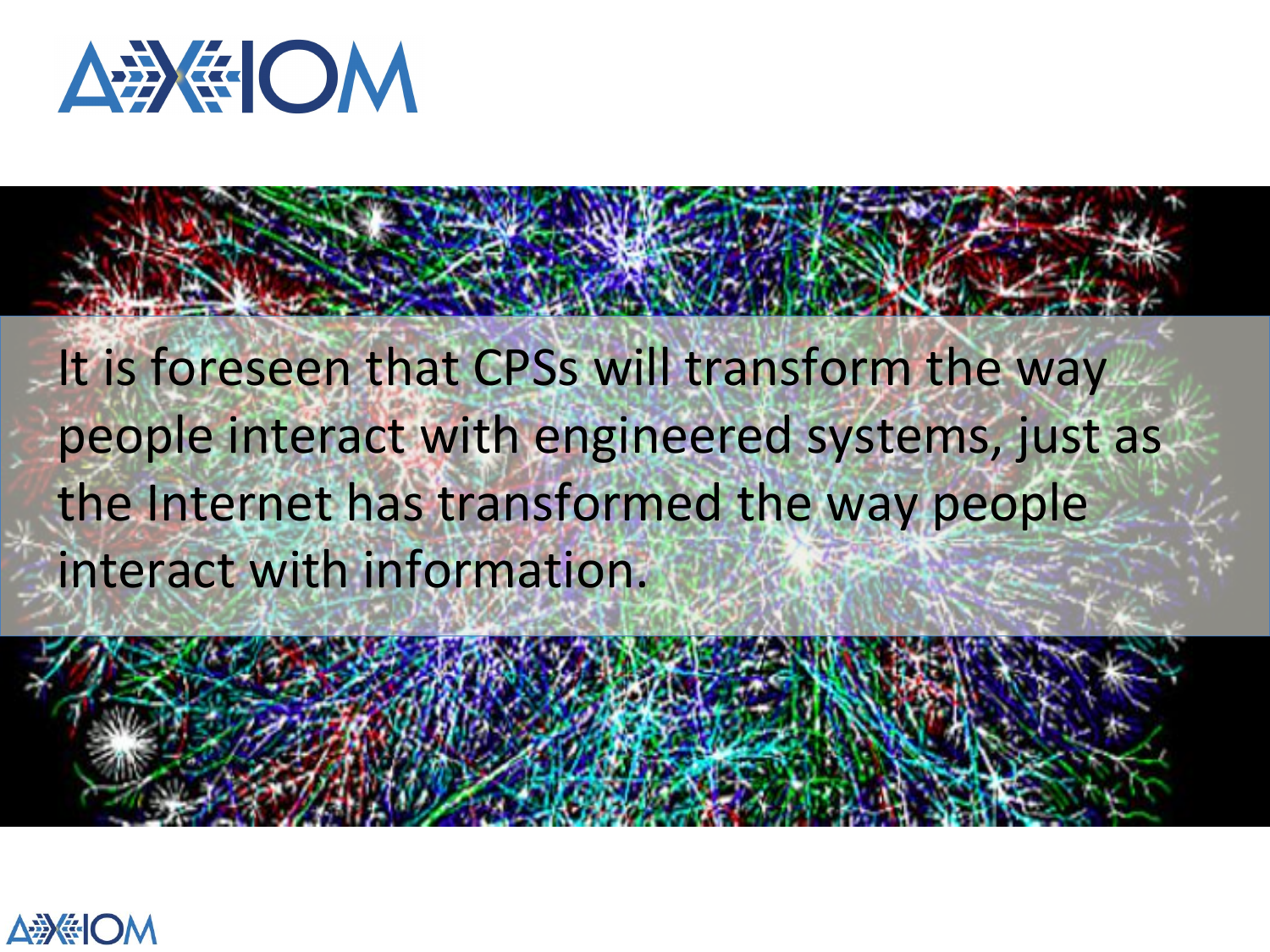

• The social impact in our everyday life is predicted to be even more impressive than that of the Web

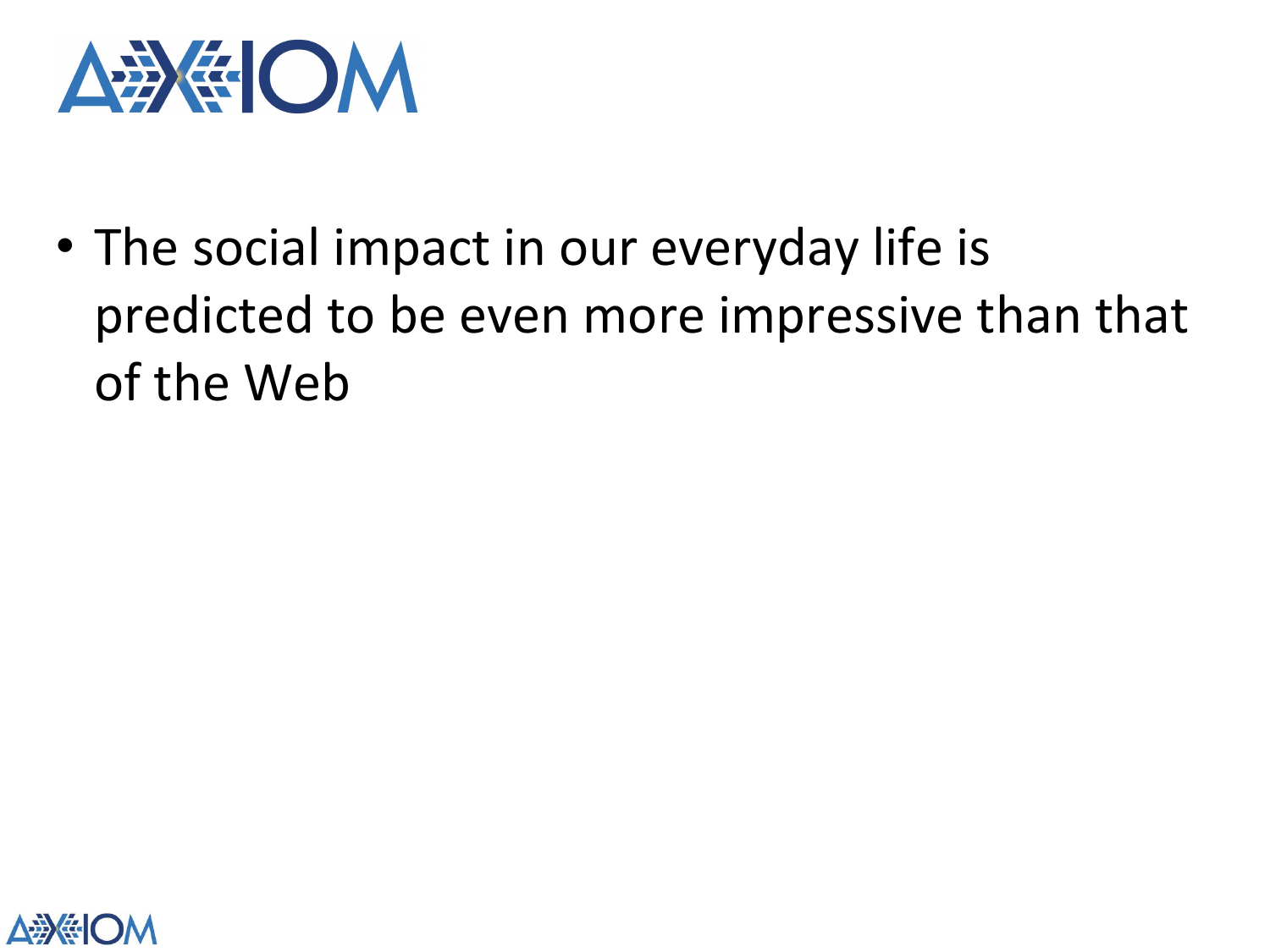

• What methodologies do we have for incorporating and representing sociocultural and behavioral aspects in computing systems?

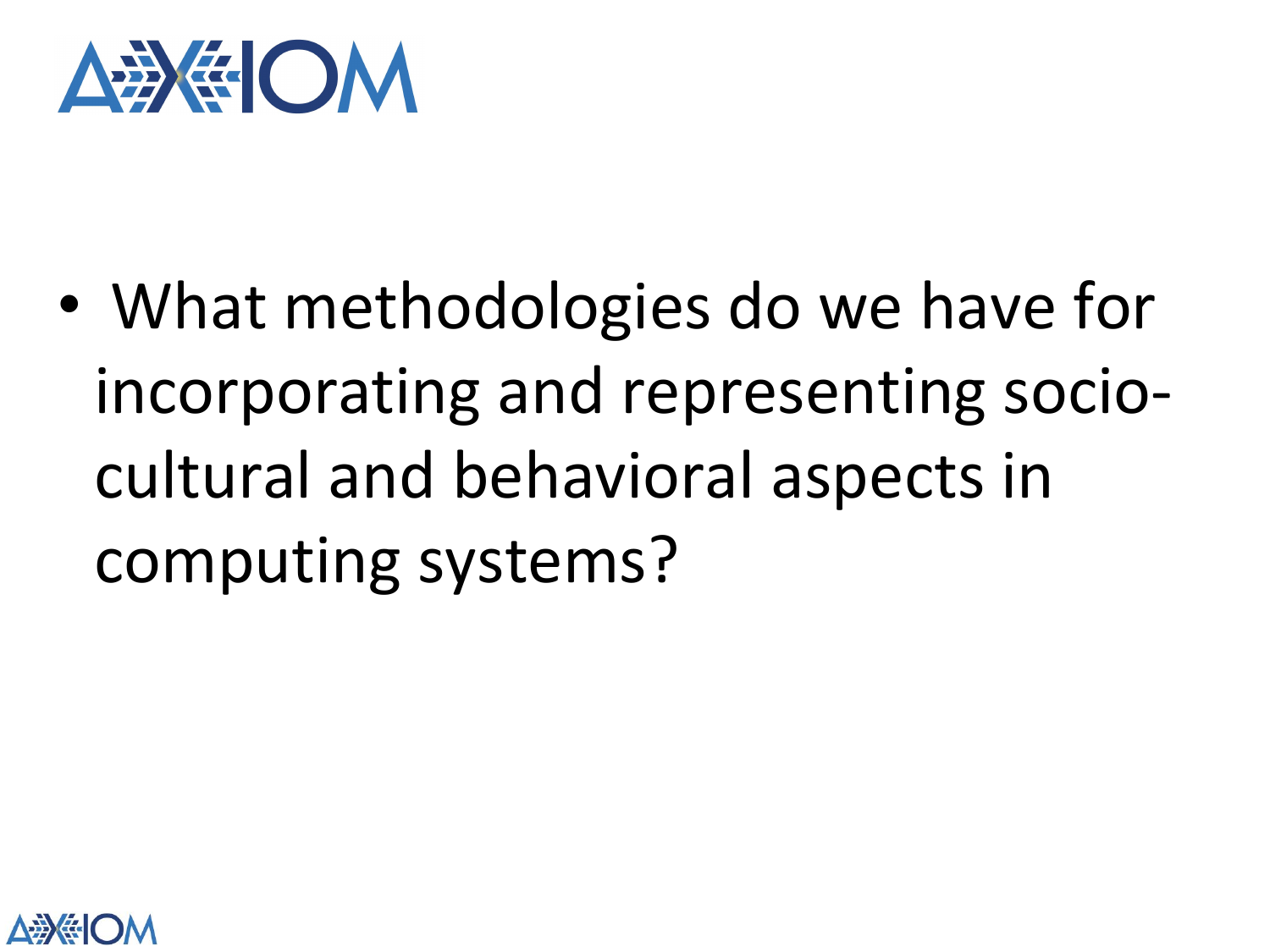**DE CM** Co-evolutionary Design The design process is co-evolutionary since Hardware design (e.g.modularity, scalability) Software design (e.g.programmability, real-time computing) and Interaction design (e.g.products and services) are carried out in parallel (divergence phase) and then integrated (convergence phase) in form of outputs described in the respective WPs

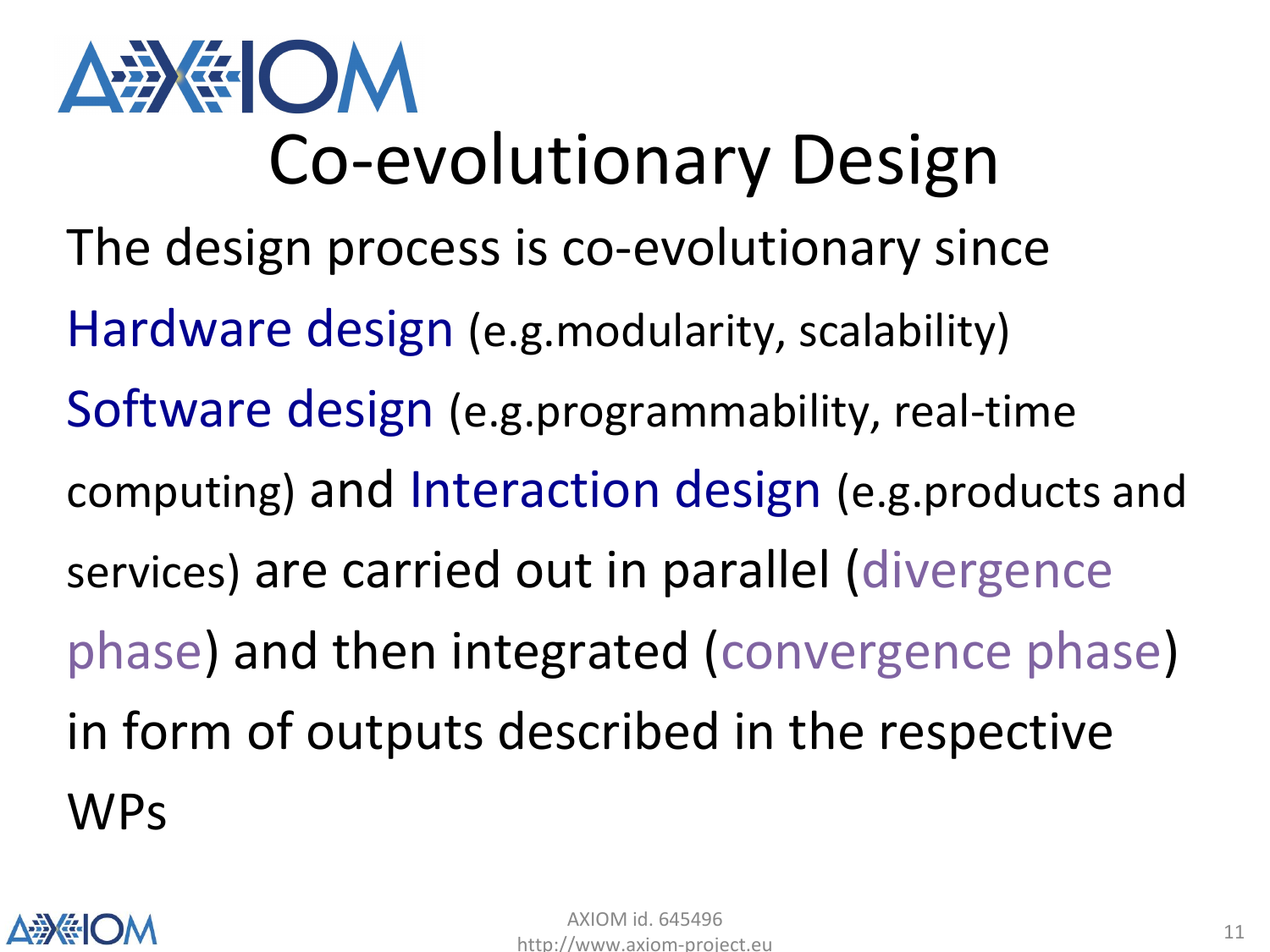